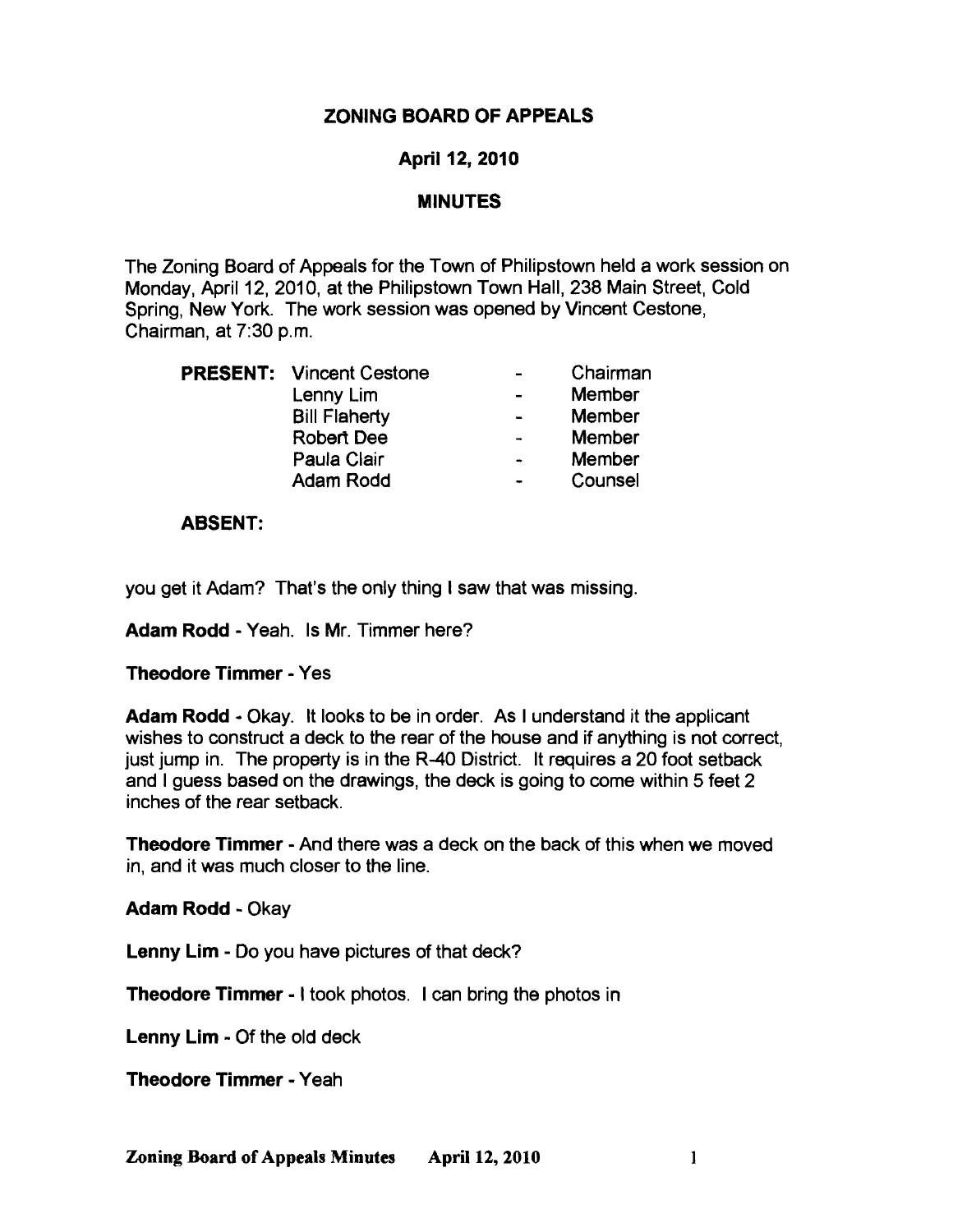Lenny Lim - Bring them in then

Theodore Timmer - Okay

Lenny Lim - You said the old deck was larger, I didn't know that

Theodore Timmer - Yeah it was slightly, it was on the old survey by Kilmire but nobody can seem to find that. And I can't seem to find it either.

Vincent Cestone - Any information you can bring would be a help

Theodore Timmer - Okay

Vincent Cestone - great. So we are okay. We are going to put you on our next meeting which is May 10<sup>th</sup>. Again, only one meeting. We just don't have any business.

Theodore Timmer - So I'll bring those pictures. Anything else I should bring

Vincent Cestone - Anything that you think is relevant. We don't know of any questions we may ask but, bring as much as you feel is necessary

Theodore Timmer - Thank you

Vincent Cestone - Review of minutes of March 8<sup>th</sup>. Do we have anything to correct? Motion to accept the Minutes as submitted.

Paula Clair - I move

Vincent Cestone - I second. All in favor?

All Board Members - ave

Vincent Cestone - Alrighty. We are still going to be done before 8 o'clock.

Adam Rodd - You want to take care of 20 Nazareth Way.

Vincent Cestone - Okay. 20 Nazareth Way with respect to Appeal 866, 20 Nazareth Way the board is presently awaiting a report from the Planning Department in as much as a request for special use permit. However, pending the receipt of the report, it is appropriate that we vote to declare that the application represents a Type 1 action under SEQR in a coordinated review. Accordingly I move that this is a Type 1 action under SEQR in a coordinated review and I move to declare us as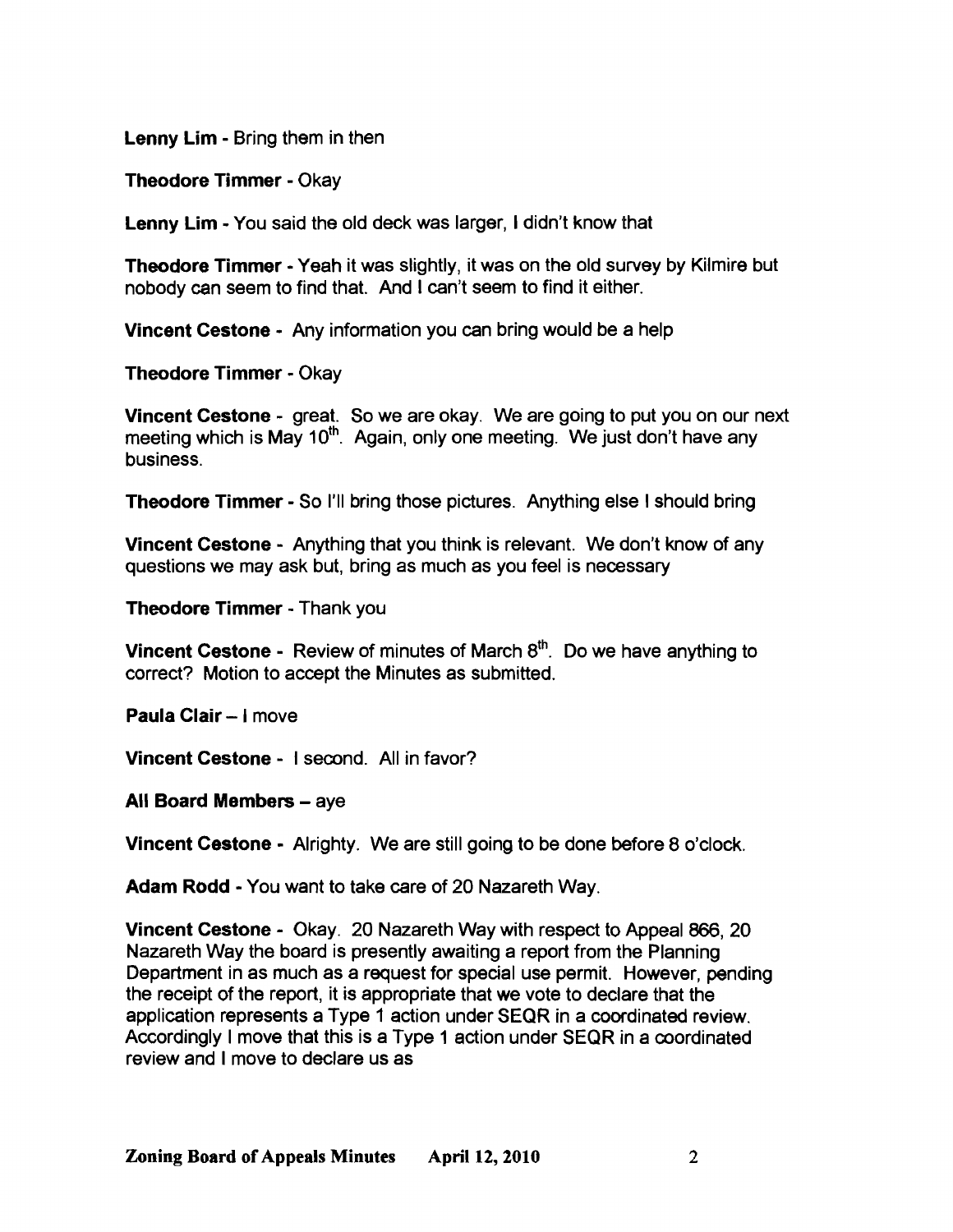Adam Rodd - I think it says

Vincent Cestone - And that the board is intended to declare itself lead agency. I'll make that motion, do I have a second

Bill Flaherty - I'll second

Vincent Cestone - All in favor

All Board Members - aye

Vincent Cestone - Roll call vote, do we need it

Adam Rodd - Yeah

Vincent Cestone - Okay.

Lenny Lim - I vote in favor

Robert Dee - I vote in favor

Paula Clair - I vote in favor

Bill Flaherty - I vote in favor

Vincent Cestone - And so do I

Town Board Member - Could I have a copy of that

Adam Rodd - Of the

Town Board Member - Of the statement

Adam Rodd - It is not a formal resolution. It is just, actually it will be memorialized in the minutes

Town Board Member - Okay. I'll just report back to the town board

Vincent Cestone - We just declared ourselves Lead Agency in the SEQR process. And that's all we are doing and when we do a SEQR when they come back to us, there is a whole process

Town Board Member - And you are declaring yourselves Lead Agency

Vincent Cestone - yes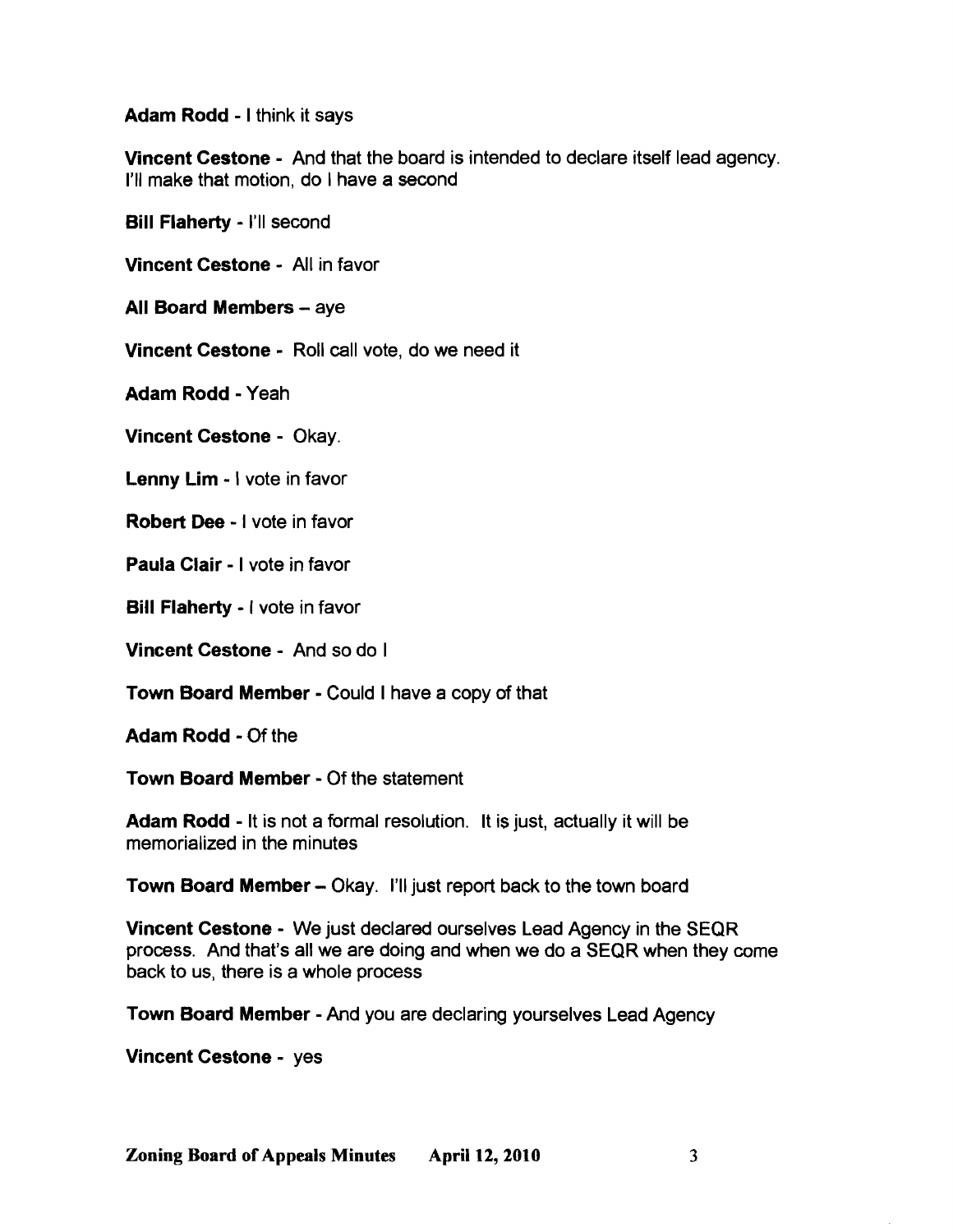Adam Rodd - It is not on for a public hearing yet. The planning board has to give us a report. And we are going to get Ron Gainer involved because he is going to handle all the SEQR aspects of this. Which is a lot of mailings and engineering review. But we are lead agency. It is a quirk in the Code in that we handle Special Use Permits unlike almost every other zoning board. This is normally a planning board matter

Vincent Cestone - That will change if the Code is changed. If the Town Board lives through it. Okay. You're up. Resolutions.

Adam Rodd - Okay. We will start on Trenczer. I will read the resolution up through

Vincent Cestone - Is this the one that I talked to you

Adam Rodd - Yes

Vincent Cestone - Just to bring you up to speed. Just to make it a little bit cleaner in the building department even though it was not required, I asked Adam to change the resolution to reflect a front yard setback

Adam Rodd - Correct

Vincent Cestone - Just so that it is in the package for this piece of land that is has been granted. So that is the change that I made. All right Adam, I'm sorry

Adam Rodd - The Philipstown Zoning Board of Appeals conducted public hearings on February 8, 2010 and March 8, 2010 to hear the appeal of the applicants, Eric and Brittney Trenczer, from the denial of their request for a permit to enclose an existing unheated 28' foot by 7' foot 10" inch porch to create a sunroom. The applicants' property is located at 15 Brookview Lane, Garrison, NY 10524. The existing porch is set back 7.5' feet from the left side property line, and is set back 27' feet from the street line. Section 175-32, Schedule B, Item 7 requires, in the R-10 District, a minimum set back from the side yard lot line of 10' feet, and Section 175-32, Schedule B, Item 6(b) requires a minimum set back from the street line of 35' feet. The applicants have filed an appeal from the denial of their request for building permit, and now seek area variances from the Board. At a public meeting of the Board on February 8,2010 and on March 8, 2010, and upon all discussion and testimony that preceded it, site visits made by individual Board members, and a review of all submissions and proof submitted to the Board, Vincent Cestone made a motion, seconded by Bill Flaherty, as follows: Be it resolved, that the Zoning Board of Appeals of the Town of Philipstown, Putnam County, New York, determines and finds: That the Balancing of equities weighs in favor of granting the appeal of Eric and Brittney Trenczer from the denial of their request for a building permit to enclose an existing porch to create a sun room on their property located at 15 Brookview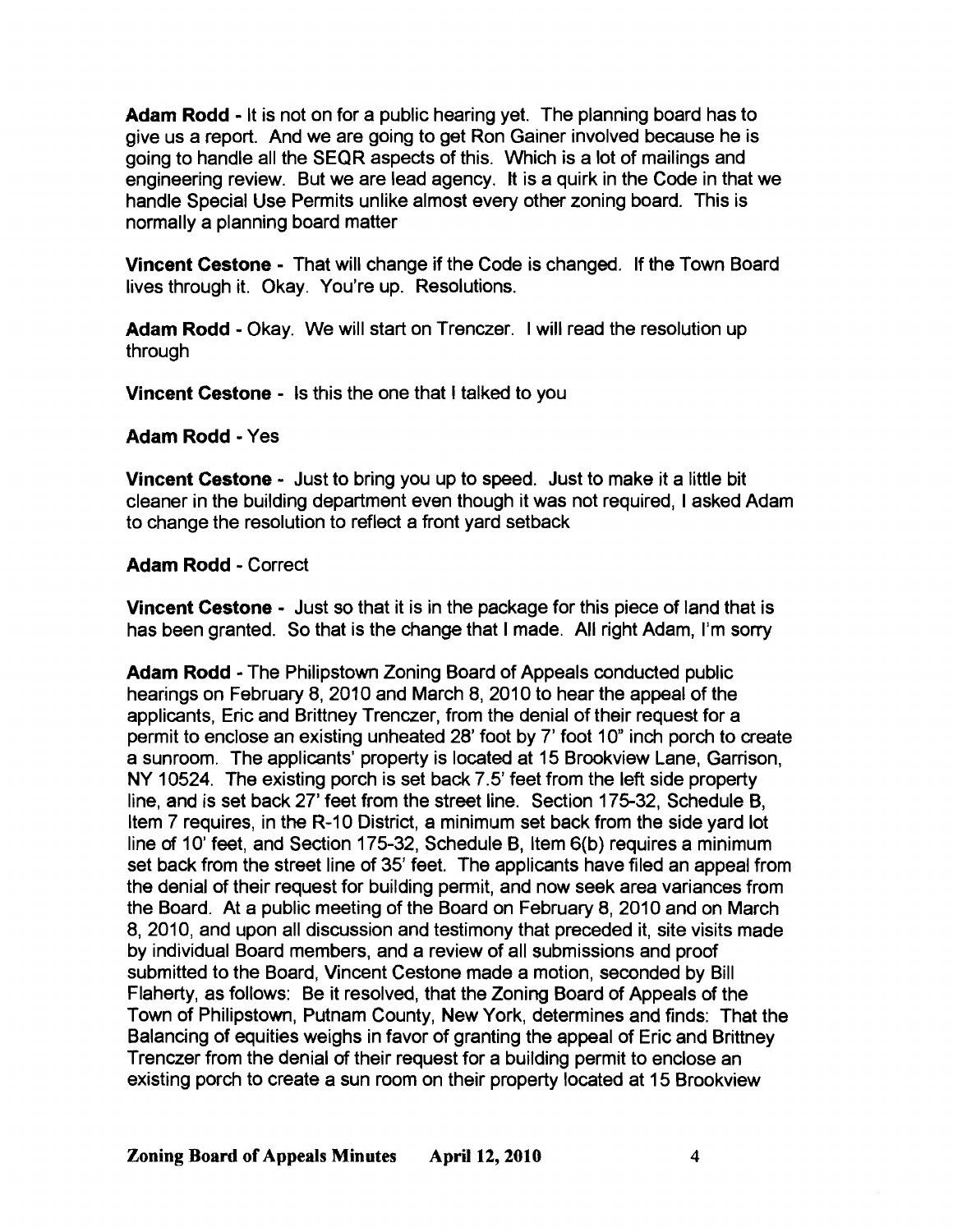Lane, Garrison, New York, despite an insufficient side yard set back of 7.5' feet and despite an insufficient street line set back of 27' feet. The grant of the subject area variances, with the following conditions, for the reasons set forth herein, shall constitute findings based on the factors set forth in Town Law 267 B. Conditions of the Variance. 1) The existing porch located at 15 Brookview Lane, Garrison, New York shall remain set back at a distance of not less than 7.5' feet from the side yard lot line, and at a distance of not less than 27' feet from the street line. 2) The subject porch shalt not be used as an additional bedroom or otherwise for rental purposes. 3) No enlargement, reconfiguration or extension of the existing porch except for the proposed enclosure and conversion to a sun room, for which the above-referenced variance has been granted, is authorized without prior Zoning Board approval.

Vincent Cestone - I make a motion to accept the resolution as submitted.

**Bill Flaherty - I'll second** 

Vincent Cestone - All those in favor

All Board Members - aye

Vincent Cestone - Roll call vote

Lenny Lim - I vote in favor

Robert Dee - I vote in favor

Paula Clair - I'll vote in favor

Bill Flaherty - I vote in favor

Vincent Cestone - And so do I

Adam Rodd - Next I'll do Cynthia Wing. Reading through conditions. The Philipstown Zoning Board of Appeals conducted a public hearing on March 8, 2010, to hear the appeal of the applicant, Cynthia A. Wing, from the denial of her request to obtain a Building Permit. The applicant's property has a street address of 1100 Old Albany Post Road, Garrison, New York. In this application, the applicant seeks to construct an addition to an existing cottage which does not meet the street line setback requirements. Section 175-32, Schedule B, Item 6(b) of the Zoning Code requires, in the R-80 Zoning District, a minimum setback from the street line of 40' feet, whereas the structure which the applicant seeks to add to has a street line setback of 27' feet. The applicant has filed an appeal from the denial of her request to obtain a Building Permit, and seeks an area variance from the Board. At a public meeting of the Board on March 8, 2010, and upon all discussion and testimony that preceded it, site visits made by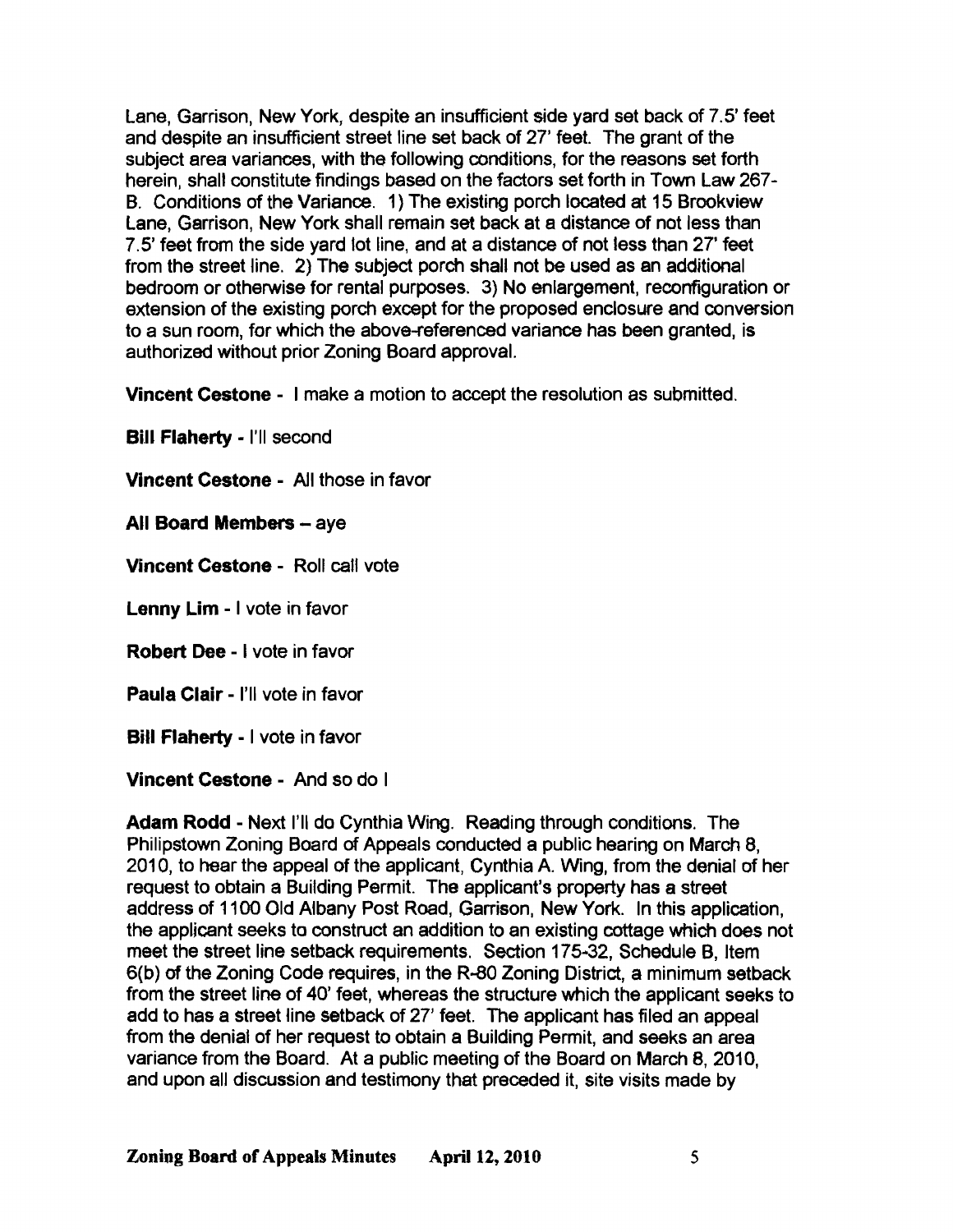individual Board members, and a review of all submissions and proof submitted to the Board, Vincent Cestone made a motion, seconded by Bill Flaherty, as follows: Be it Resolved, that the Zoning Board of Appeals of the Town of Philipstown, Putnam County, New York, determines and finds: That the balancing of equities weighs in favor of granting the appeal of Cynthia A. Wing from the denial of her request for a building permit for an addition to an existing dwelling located at 1100 Old Albany Post Road, despite an insufficient street line setback of 27' feet. The grant of the subject area variance, with the following conditions, for the reasons set forth herein, shall constitute findings based on the factors set forth in Town Law 267-B. Conditions of the Variance. 1) The existing building located at 1100 Old Albany Post Road, Garrison, New York shall remain set back at a distance of not less than 27' feet from the street line. 2) The subject addition shall be built and configured in accordance with the plans submitted to the Board from Rayex Design, Planning and Construction dated October 22, 2009. 3) No enlargement, reconfiguration or extension of the proposed addition to the existing building, for which the above-referenced variance has been granted, is authorized without prior Zoning Board approval.

Vincent Cestone - I make a motion to accept the resolution as amended.

Bill Flaherty - I'll second

Vincent Cestone - All those in favor

All Board Members - Aye

Bill Flaherty - I vote in favor

Paula Clair - I vote in favor

Lenny Lim - I vote in favor

Robert Dee - I vote in favor

Vincent Cestone - And so do I

Adam Rodd - Next is Joseph Cmar. Reading through conditions. The Philipstown Zoning Board of Appeals conducted a public hearing on March 8, 2010, to hear the appeal of the applicant, Joseph Cmar, from the denial of his request to obtain a Certificate of Occupancy. The applicant's property has a street address of 2 Ferris Drive, Philipstown, New York. In this application, the applicant seeks to maintain his existing residential structure, despite an existing insufficient street line setback. Section 175-32, Schedule B, Item 6(b) of the Zoning Code requires, in the R-40 Zoning District, a minimum setback from the street line of 40' feet, whereas the applicant currently has a street line setback of 29.3' feet. The applicant has filed this appeal to obtain a certificate of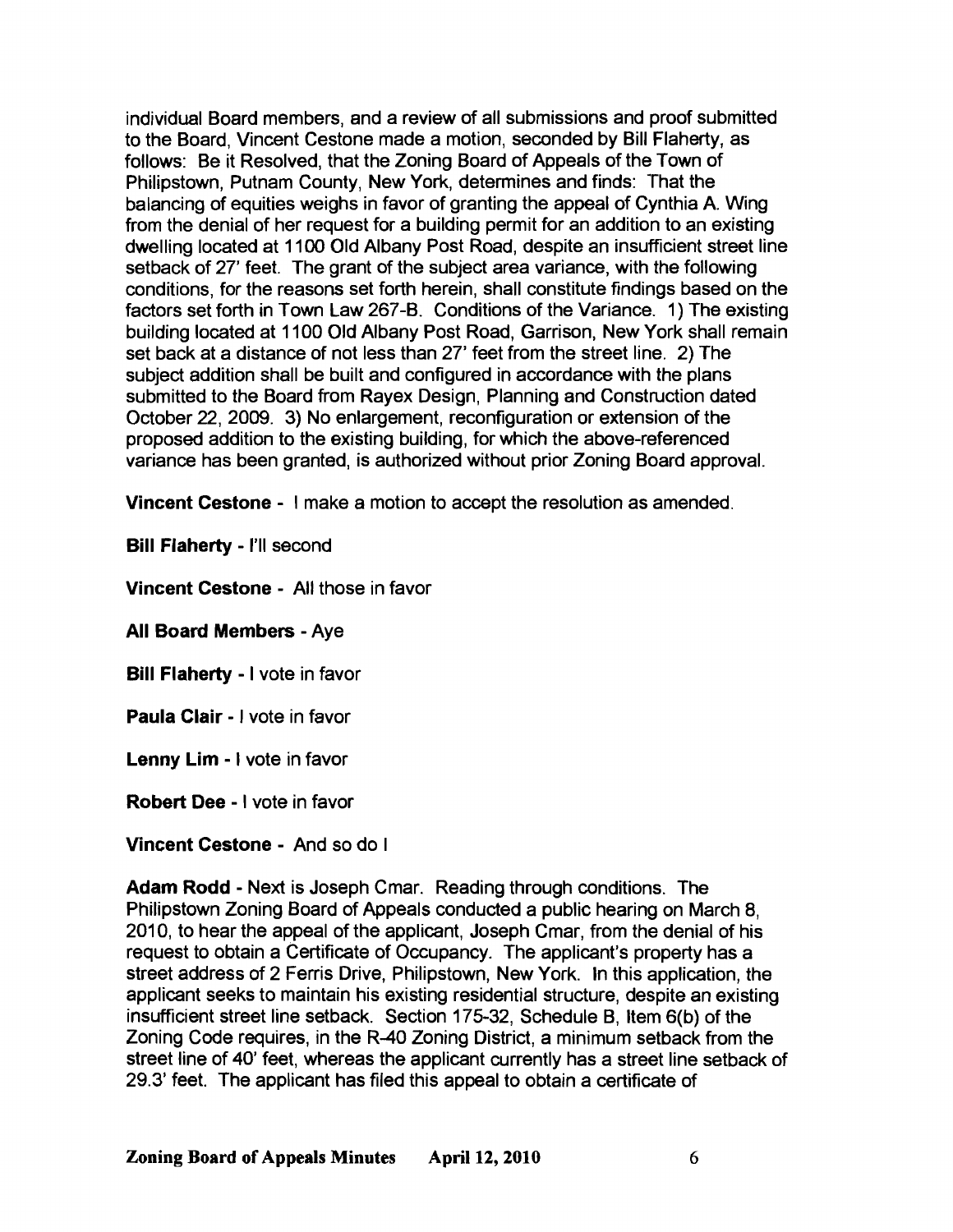occupancy, and therefore seeks an area variance from the Board. At a public meeting of the Board on March 8, 2010, and upon all discussion and testimony that preceded it, site visits made by individual Board members, and a review of all submissions and proof submitted to the Board, Vincent Cestone made a motion, seconded by Bill Flaherty, as follows: Be it resolved, that the Zoning Board of Appeals of the Town of Philipstown, Putnam County, New York, determines and finds: That the balancing of equities weighs in favor or granting the appeal of Joseph Cmar from the denial of his request for a certificate of occupancy for an existing dwelling located at 2 Ferris Drive, Philipstown, New York, despite an insufficient street line set back of 29.3' feet. The grant of the subject area variance, with the following conditions, for the reasons set forth herein, shall constitute findings based on the factors set forth in Town Law 267 B. Conditions of the Variance. 1) The existing building located at 2 Ferris Drive, Philipstown, New York shall remain set back at a distance of not less than 29.3' feet from the street line. 2) No enlargement, reconfiguration or extension of the existing building, for which the above-referenced variance has been granted, is authorized without prior Zoning Board approval.

Vincent Cestone - I make a motion to accept the resolution as submitted

Bill Flaherty - I have one question and that is the existing building located at 2 Ferris Drive, Garrison rather than Philipstown, New York.

Adam Rodd - I think it is Philipstown

**Bill Flaherty** - It is in Philipstown. It is in the Town of Philipstown. The physical location is Garrison. The zip code is in Garrison.

Adam Rodd - Okay but it is within the Town of Philipstown?

Bill Flaherty - Yes. But in the hamlet of Garrison.

Vincent Cestone - Okay there is a motion on the floor. Do I have a second?

Bill Flaherty - I'll second.

Vincent Cestone - All those in favor

Aye

Vincent Cestone - Bob?

Robert Dee - I am in favor of it

Lenny Lim - l'm in favor